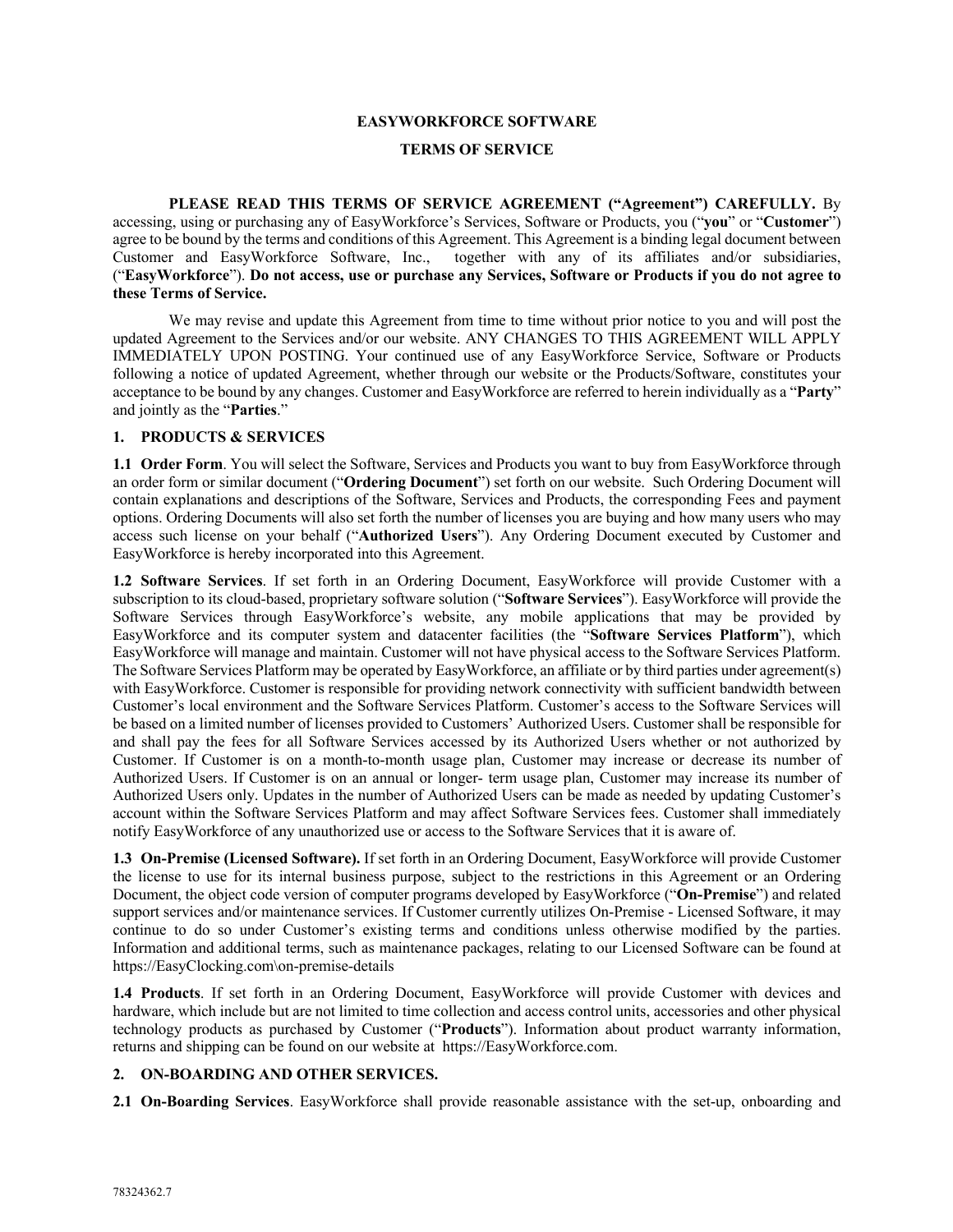implementation process with respect to the Software, Products and Services, including all configuration changes and technical specifications related thereto ("**Implementation Services**"). Outside of EasyWorkforce's Onboarding Services, Customer will be responsible for its own telecommunications, internet, mobile connectivity and equipment to properly use the Software, Products and Services and for paying all third-party access fees incurred by Customer to access and use the Software, Products and Services.

**2.2 Professional Services**. If Customer desires additional services beyond Implementation Services, such as on-site or remote training services, Customer and EasyWorkforce shall enter into a mutually agreed upon Statement of Work ("**SOW**") for such services as requested by Customer ("**Professional Services**"), hereby incorporated into this Agreement by reference, shall apply.

### **3. CUSTOMER OBLIGATIONS**.

**3.1 General**. Customer acknowledges and agrees that, as part of the onboarding process, they will designate a competent member from their organization to act as the primary support contact and liaison for EasyWorkforce (the "Customer Administrator"). Such Customer Administrator is the only persona authorized to submit cases and communicate issues and request support from EasyWorkforce. The Customer Administrator will be responsible for completing the on-boarding training curriculum for their organization before the Software, Products and Services "golive" date.

**3.2 Prohibited Uses**. Customer shall not use the Software, Products and Services for purposes other than as set forth in this Agreement. In furtherance thereof, Customer will not (i) resell the Software, Products and Services or any data received in connection therewith or otherwise disclose, disseminate, reproduce or publish any portion of the Software, Products and Services in any manner or permit the same; (ii) use the Software, Products and Services to create derivative products or other derivative works; (iii) modify, translate, alter, disassemble, decompile, manipulate or reverse engineer any portion of the Software, Products and Services; (iv) except for Authorized Users, permit any third party to access or use the Software, Products and Services; (v) create Internet "links" to or from the Software Services, or "frame" or "mirror" any content forming part of the Software Services, other than on its Authorized Users' own intranets or otherwise for its own internal business purposes; (vi) send spam or other duplicative or unsolicited messages in violation of applicable laws; (vii) send or store infringing, obscene, threatening, libelous, or otherwise unlawful or tortious material, including material harmful to children or that violates third party privacy rights; (viii) send through, store in or otherwise introduce to the Software Services, through its use or otherwise, a computer virus or other malicious code; (ix) interfere with or disrupt the integrity or performance of the Software Services or the data contained therein; or (x) attempt to gain unauthorized access to the Software Services or its related systems or networks.

**3.3 Compliance with Laws**. Customer, and its Authorized Users, shall use the Software, Products and Services in compliance with all applicable laws, statutes, ordinances and regulations. Customer shall obtain any necessary licenses, certificates, permits, approvals or other authorizations required by all laws, statutes, ordinances and regulations applicable to Customer's use of the Software, Products and Services.

#### **4. PAYMENT**

**4.1 Fees**. Customer shall pay EasyWorkforce the fees for the Software, Services and Products as set forth in the Ordering Document and/or our website.

**4.2 Payment**. Payment for many of the Software, Services and Products is required in advance. Customer will be required to provide information regarding a credit card or other payment instrument (including, but not limited to ACH, wire or third-party application, such as PayPal)("**Payment Method**") before Customer can order any Software, Services or Products. You represent and warrant that such information is true and that you are authorized to use the Payment Method. You hereby authorize us through our third-party payment processor to bill your Payment Method in accordance with the Product you are purchasing. If any bank or other financial institution refuses to honor any payment of yours, we may charge you a fee up to the maximum amount permitted under applicable law. By providing a Payment Method, you may authorize us to keep such Payment Method on file and charge you the fees, charges, or other amounts related to your order. If you want to use a different Payment Method than the one you signed up to use during registration, or if there is a change in your credit card validity or expiration date, you may edit your Payment Method information by logging in to your account and viewing your account details or by contacting us at (888) 783- 1493. If your Payment Method expires and you do not edit your Payment Method information or cancel your account, you authorize us to charge you for any overdue fees or recent purchases, and you will remain responsible for any uncollected amounts. Please contact us at the above phone number if you would like to receive more detailed account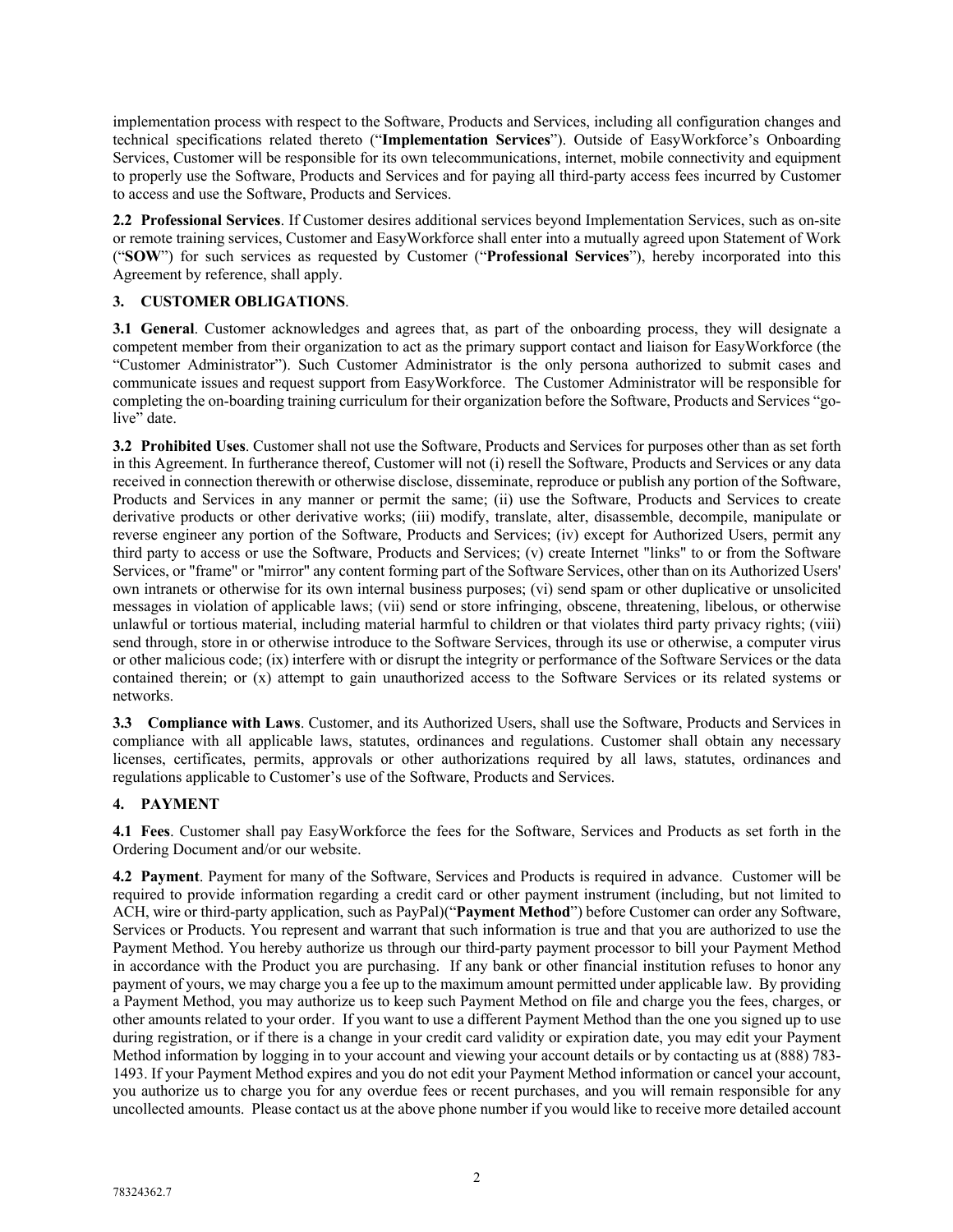history or billing information, if you believe there are any billing errors, or if you have any other questions related to your account history or bill. Unless otherwise provided by law, you must still pay any disputed charges until the dispute is resolved. If you would like to review the terms and conditions related to our third-party payment processor, please visit their website.

**4.3 Past Due Fees**. If Customer becomes thirty (30) or more days past due and fails to pay all past due fees within ten (10) days of EasyWorkforce's written notice of such delinquency, EasyWorkforce may suspend access or delivery of any Software, Services or Products provided under this Agreement until all past due charges and any related interest are paid, or terminate the Agreement. Customer shall pay EasyWorkforce all costs of collection of past due amounts owed to EasyWorkforce hereunder, including without limitation, attorney fees, collection agency fees and court costs. EasyWorkforce reserves the right to update pricing of the Software, Services and Products at any time in its sole discretion.

**4.4 Taxes**. Fees are exclusive of sales, use, excise, ad valorem and other taxes. When EasyWorkforce has the legal obligation to collect such taxes, the appropriate amount shall be added to EasyWorkforce's invoice and paid by Customer, unless Customer provides EasyWorkforce with a valid tax exemption certificate prior to issuance of the invoice.

# **5. PROPRIETARY RIGHTS**

**5.1 Title to Technology**. As between Customer and EasyWorkforce, any and all patent rights, copyrights, trade secrets, trade names, service marks, trademarks, moral rights, know-how and any other similar rights or intangible assets recognized under any laws or international conventions, and in any country or jurisdiction in the world, as intellectual creations to which rights of ownership accrue, and all registrations, applications, disclosures, renewals, extensions, continuations or reissues of the foregoing now or hereafter in force ("**Intellectual Property Rights**") pertaining to EasyWorkforce, the Software, Services and Products, in whole or in part, shall be, vest with and remain the exclusive property of EasyWorkforce and its third party licensors. Nothing in this Agreement is meant to give Customer any Intellectual Property Rights in or to the Software, Services and Products.

**5.2 Data**. Customer is the exclusive owner of all right, title and interest in and to the information it provides or makes available to EasyWorkforce or that the Software, Services, and Products cull or create on behalf of Customer ("**Data**"). EasyWorkforce is hereby granted a perpetual, non-exclusive, worldwide, royalty-free license to use, copy, print, display, reproduce, modify, edit, publish, post, transmit, and distribute such Data so long as such Data does not and is not capable of identifying Customer or any individual person or entity. Customer represents and warrants that it has all rights necessary to provide Data and other materials that it may make available to EasyWorkforce under this Agreement and that EasyWorkforce may use, copy and otherwise manipulate such Data and other materials as necessary for EasyWorkforce to perform the Services required under this Agreement. Customer shall use the Software, Services, and Products in compliance with all applicable laws, statutes, ordinances and regulations.

**5.3 Feedback**. EasyWorkforce shall have a royalty-free, worldwide, perpetual license to use or incorporate into the Software, Services or Product any suggestions, ideas, enhancement requests, feedback, recommendations or other information provided by Customer and its Authorized Users relating to the Software, Services or Products.

**5.4 Trademarks**. "EasyWorkforce," the EasyWorkforce logo all EasyWorkforce software and product names, "TimeLogix," the TimeLogix logo, and any and all TimeLogix software and product names, "EasyClocking," the EasyClocking logo and any and all EasyClocking software and product names are trademarks or service marks of EasyWorkforce or its affiliates (collectively, the "**Marks**"). No right or license to use the Marks is granted under this Agreement, except that Customer shall have the limited right to use the Marks solely as they appear in the Software, Services, and Products. Customer shall not use the Marks in advertising or promotional material nor shall Customer disclose EasyWorkforce as a service provider to any third party, except for such disclosures required by federal, state or local government regulations, or as otherwise may be approved in advance and in writing by EasyWorkforce. Customer shall not remove, alter or obscure any Marks or proprietary notices contained in the Services or other materials provided by EasyWorkforce.

# **6. WARRANTIES; DISCLAIMER**

**6.1 General Warranties**. Both Parties represent and warrant that: (i) the Party is a properly organized business entity, in good standing in the locations where it operates or conducts business, and has the corporate power and authority to enter and perform its obligations under this Agreement, in accordance with applicable law and its articles of incorporation, bylaws and/or other governance documents; (ii) the Party has obtained all required consents, licenses,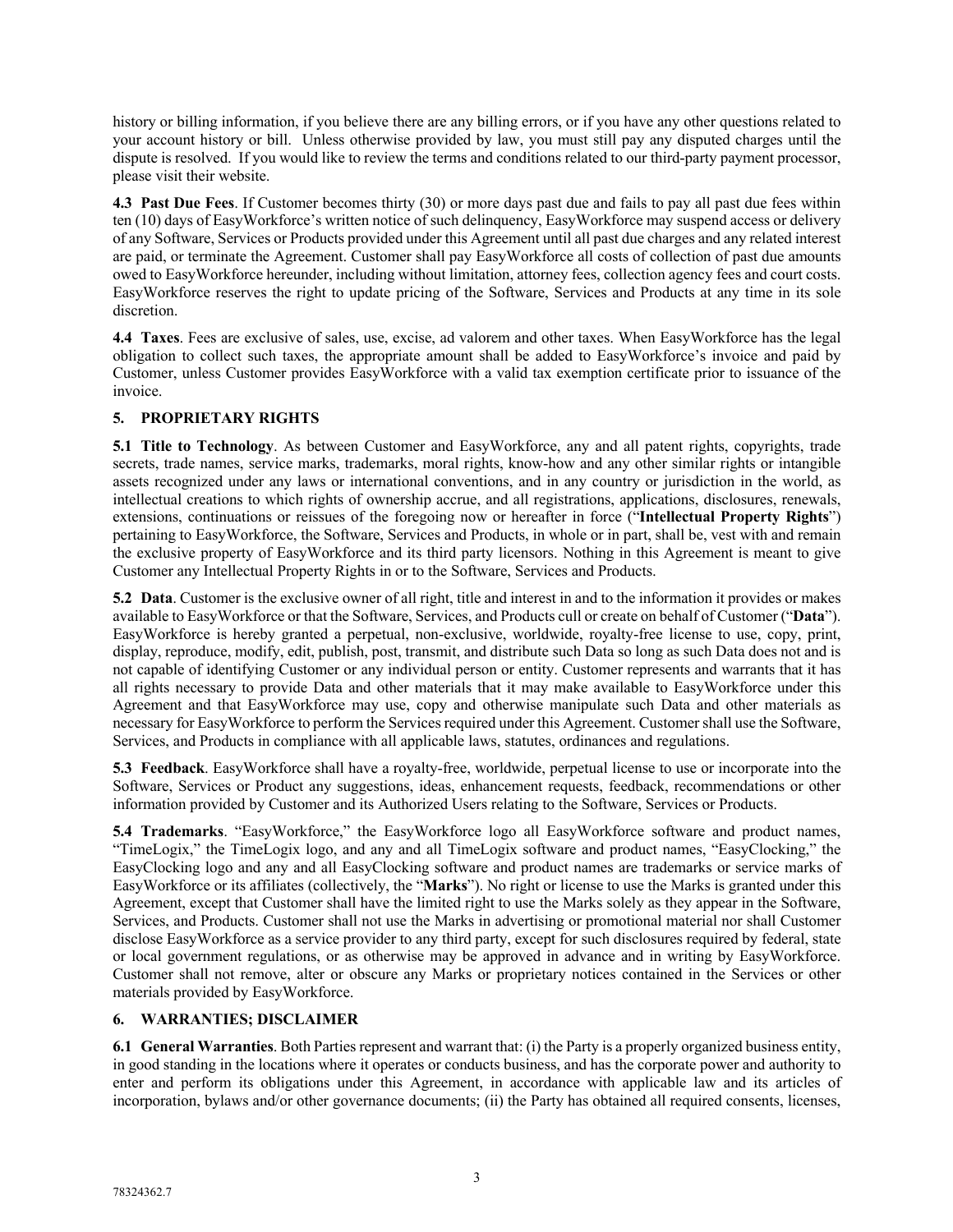approvals, and/or permissions to authorize it to enter and perform its obligations under this Agreement; (iii) the Party will not make any representations, warranties, or guarantees on behalf of the other Party; and (iv) the Party will comply with all applicable laws.

**6.2 Disclaimer.** TO THE MAXIMUM EXTENT ALLOWED BY LAW AND EXCEPT AS UNAMBIGUOUSLY AND EXPRESSLY SET FORTH IN THIS AGREEMENT, EASYWORKFORCE MAKES NO PROMISES ABOUT THE SOFTWARE, SERVICES AND PRODUCTS. THE SOFTWARE, SERVICES AND PRODUCTS ARE PROVIDED "AS IS" AND "AS AVAILABLE" WITHOUT WARRANTY OF ANY KIND, EITHER EXPRESS OR IMPLIED, INCLUDING WITHOUT LIMITATION, ANY WARRANTIES OF FITNESS FOR A PARTICULAR PURPOSE (EVEN IF THAT PURPOSE IS KNOWN TO EASYWORKFORCE), MERCHANTABILITY, NON-INFRINGEMENT, OR ARISING FROM A COURSE OF DEALING, USAGE, OR TRADE PRACTICE. EASYWORKFORCE DOES NOT REPRESENT OR WARRANT THAT THE SOFTWARE, SERVICES AND PRODUCTS ARE COMPLETE OR FREE FROM ERRORS OR OMISSIONS OR THAT ALL DEFECTS SHALL BE CORRECTED, OR WILL BE AVAILABLE 24 HOURS PER DAY, 7 DAYS PER WEEK, AND DOES NOT ASSUME, AND EXPRESSLY DISCLAIMS, ANY LIABILITY TO ANY PERSON OR ENTITY FOR ANY LOSS OR DAMAGE CAUSED BY ERRORS OR OMISSIONS IN, OR THE UNAVAILABILITY OF, THE SOFTWARE, SERVICES AND PRODUCTS, WHETHER SUCH ERRORS OR OMISSIONS OR UNAVAILABILITY RESULT FROM NEGLIGENCE, ACCIDENT, OR OTHER CAUSE. EASYWORKFORCE MAKES NO REPRESENTATIONS OR WARRANTIES ABOUT THE LEGALITY OR PROPRIETY OF THE USE OF THE SOFTWARE, SERVICES AND PRODUCTS FOR ANY SPECIFIC PURPOSES. EASYWORKFORCE DOES NOT WARRANT THAT THE SOFTWARE, SERVICES OR PRODUCTS SHALL MEET YOUR EXPECTATIONS OR REQUIREMENTS. WHILE THE MANUFACTURERS OR LICENSORS OF PRODUCTS MAY PROVIDE CERTAIN WARRANTIES AND OTHER TERMS AND CONDITIONS WITH RESPECT TO THE PRODUCTS, EASYWORKFORCE MAKES NO REPRESENTATIONS OR WARRANTIES CONCERNING PRODUCTS MANUFACTURED BY THIRD PARTIES.

### **7. CONFIDENTIALITY**

**7.1 Confidential Information**. In the course of this Agreement, each Party may obtain nonpublic information from the other Party that is confidential and proprietary in nature ("**Confidential Information**"). Such Confidential Information includes, but is not limited to, the terms of this Agreement, information relating to the Software, Services and Products, information regarding a Party's current, future and proposed products and services, product designs, plans and roadmaps, prices and costs, trade secrets, patents, patent applications, development plans, ideas, samples, media, techniques, works of authorship, models, inventions, know-how, processes, algorithms, software schematics, code and source documents, data, formulas, financial information, procurement requirements, customer lists, suppliers, investors, employees, business and contractual relationships, sales and marketing plans, whether disclosed before or after the Effective Date, and any other information the receiving Party knows or reasonably ought to know is confidential, proprietary or trade secret information of the disclosing Party. Confidential Information also includes any and all nonpublic information provided to the disclosing Party by third parties.

**7.2 Obligations**. The Parties agree that at all times, and notwithstanding the termination or expiration of this Agreement, they shall hold all Confidential Information of the other Party in strict confidence and trust, and shall not use, reproduce or disclose the Confidential Information of the other Party to any person or entity except as specifically permitted in this Agreement. Each Party may disclose Confidential Information of the other Party only to those of its employees, contractors, consultants and advisors who have previously agreed to be bound by terms and conditions at least as restrictive as those set forth in this Agreement and who have a need to know such information.

**7.3 Exclusions to Confidentiality**. The restrictions on use and disclosure of Confidential Information set forth above shall not apply to the extent the Confidential Information: (i) is or becomes generally available to the public through no fault of the receiving Party (or anyone acting on its behalf); (ii) was previously lawfully known to the receiving Party free of any obligation to keep it confidential; (iii) is subsequently disclosed to the receiving Party by a third party who may rightfully transfer and disclose the information without restriction and free of any obligation to keep it confidential; or (iv) is independently developed by the receiving Party or a third party without reference or access to the disclosing Party's Confidential Information.

**7.4 Disclosures Required by Law**. The receiving Party may disclose Confidential Information if required to do so as a matter of law, regulation or court order, provided that: (i) the receiving Party shall use all reasonable efforts to provide the disclosing Party with at least ten (10) days' prior notice of such disclosure; (ii) the receiving Party shall disclose only that portion of the Confidential Information that is legally required to be furnished; and (iii) the receiving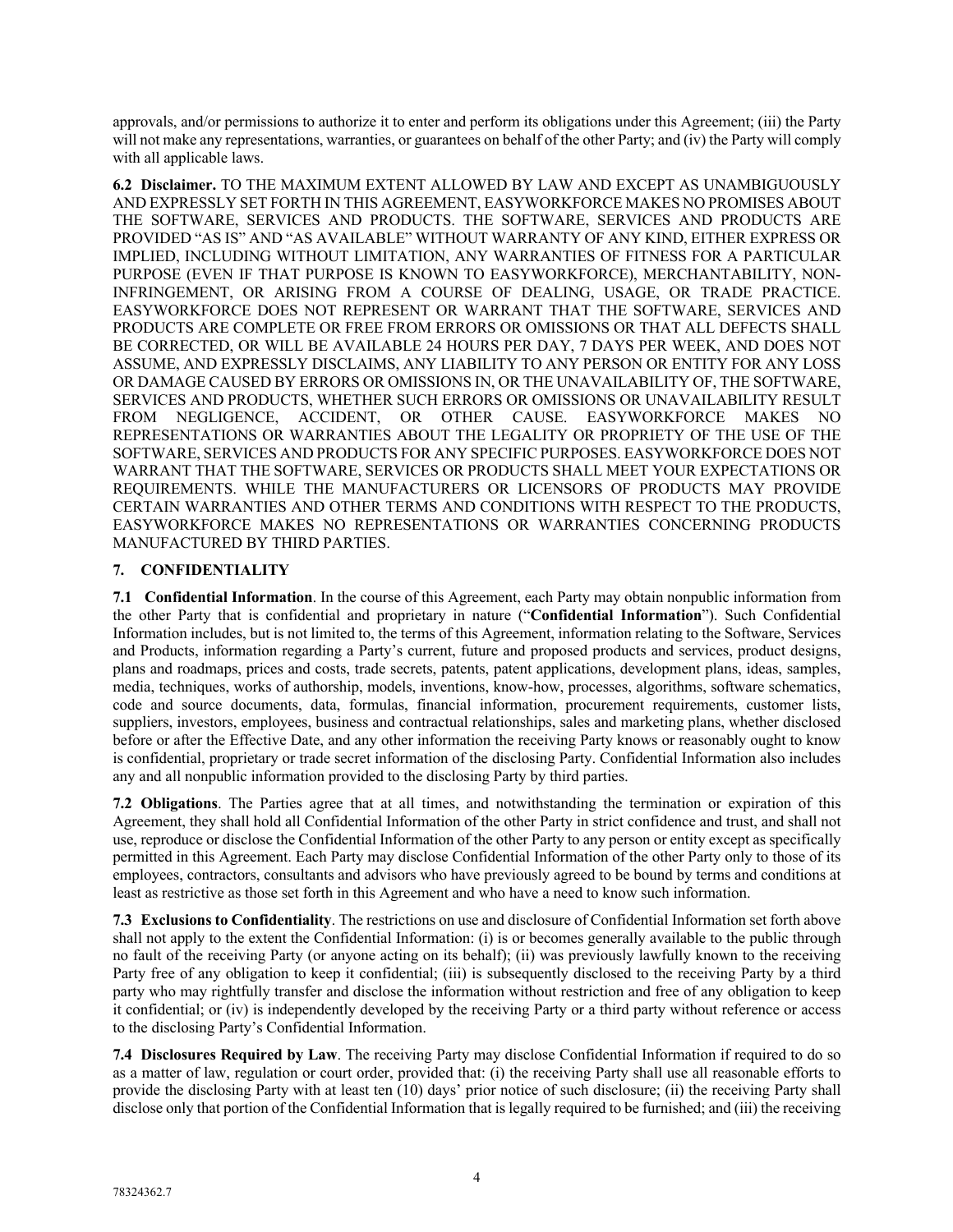Party shall use reasonable efforts to seek from the party to which the information must be disclosed confidential treatment of the disclosed Confidential Information.

#### **8. PRIVACY.**

**8.1 Privacy Policy**. For information regarding EasyWorkforce's treatment of Confidential Information, please review our current Privacy Policy at EasyWorkforce.com, which is hereby incorporated into this Agreement by reference.

**8.2 Biometric Information Privacy.** Each Party expressly acknowledges and agrees that information processed in connection with this Agreement may include or constitute biometric information, as defined by applicable law "**Biometric Information**"). Each Party will process Biometric Information in compliance with applicable state and federal data protection laws and each Party's applicable privacy policies. Customer will obtain or cause to be obtained the prior, affirmative, written consent ("**Written Consent**"), from each individual as necessary to allow for the performance of the Software and/or Services, and Customer shall provide to EasyWorkforce, upon EasyWorkforce reasonable written request, evidence of such Written Consents. For the avoidance of doubt, Customer is responsible for obtaining or causing to be obtained any and all consents or approvals necessary for EasyWorkforce to perform the Software and/or Services and use the Biometric Information as permitted pursuant to this Agreement. Notwithstanding any other provision of this Agreement, neither Party will (i) use or disclose Biometric Information except in accordance with this Agreement, their respective applicable privacy policies, and the applicable data protection laws, and such use or disclosure will be solely as needed for the permitted uses and for no other purposes, unless the Parties otherwise agree in writing; or (ii) retain personal information longer than needed for the permitted uses or as required by laws. Customer acknowledges and understands that the regulatory landscape surrounding the collection of Biometric Information through new technologies is constantly changing, and Customer shall comply with any such changes in the law to the extent they apply to Customer's obligations under the Agreement. Customer will reimburse EasyWorkforce for any reasonable expenses EasyWorkforce incurs in notifying individuals of a breach or violation of applicable law caused by Customer, or its subcontractors or agents, and for reasonable expenses EasyWorkforce incurs in mitigating harm to those individuals. Customer also will defend, hold harmless and indemnify EasyWorkforce and its employees, agents, officers, directors, shareholders, members, contractors, parents, and subsidiary and affiliate entities, from and against any claims, losses, damages, liabilities, costs, expenses, penalties or obligations (including attorneys' fees), which EasyWorkforce may incur due to a breach or violation of applicable law caused by Customer, or its subcontractors or agents.

#### **9. INFORMATION SECURITY; COMPLIANCE**

**9.1 Information Security**. Each Party represents that it has implemented and maintains an industry-standard information security program. Such program shall include appropriate administrative, technical and physical safeguards reasonably designed to: (i) ensure the security and confidentiality of Confidential Information; (ii) protect against any anticipated threats or hazards to the security or integrity of Confidential Information; (iii) protect against unauthorized access to or use of Confidential Information; and (iv) ensures disposal of Confidential Information in a secure manner.

**9.2 Security Breach**. If a Party experiences a security breach that compromises the Confidential Information of the other Party (a "**Security Breach**"), a Party will promptly notify the other Party of such Security Breach and will promptly coordinate with the other Party to investigate and remedy the Security Breach. Except as may be strictly required by applicable law, a Party agrees that it will not inform any third party (but excluding third parties who are under contract with a Party to assist with Security Breaches and the investigation thereof) of any such Security Breach without the other Party's approval, which shall not be unreasonably withheld or delayed; however, if such disclosure is required by applicable law, a Party agrees to work with the other Party regarding the content of such disclosure so as to minimize any potential adverse impact upon the other Party and its clients and customers.

**9.3 Subcontractors**. EasyWorkforce may utilize subcontractors in the performance of Services under the Agreement. EasyWorkforce shall be responsible for performing due diligence of its subcontractors and managing their performance, including, securing contractual obligations relating to confidentiality. The use of any subcontractor shall not release EasyWorkforce from any of its obligations under the Agreement and EasyWorkforce shall remain liable for all acts and omissions of any such subcontractor.

**9.4 Retention of Content**. Customer acknowledges and agrees that the Software, Services and Products are not intended to be for record retention and will not use them as such. Customer agrees to keep copies of all Data that it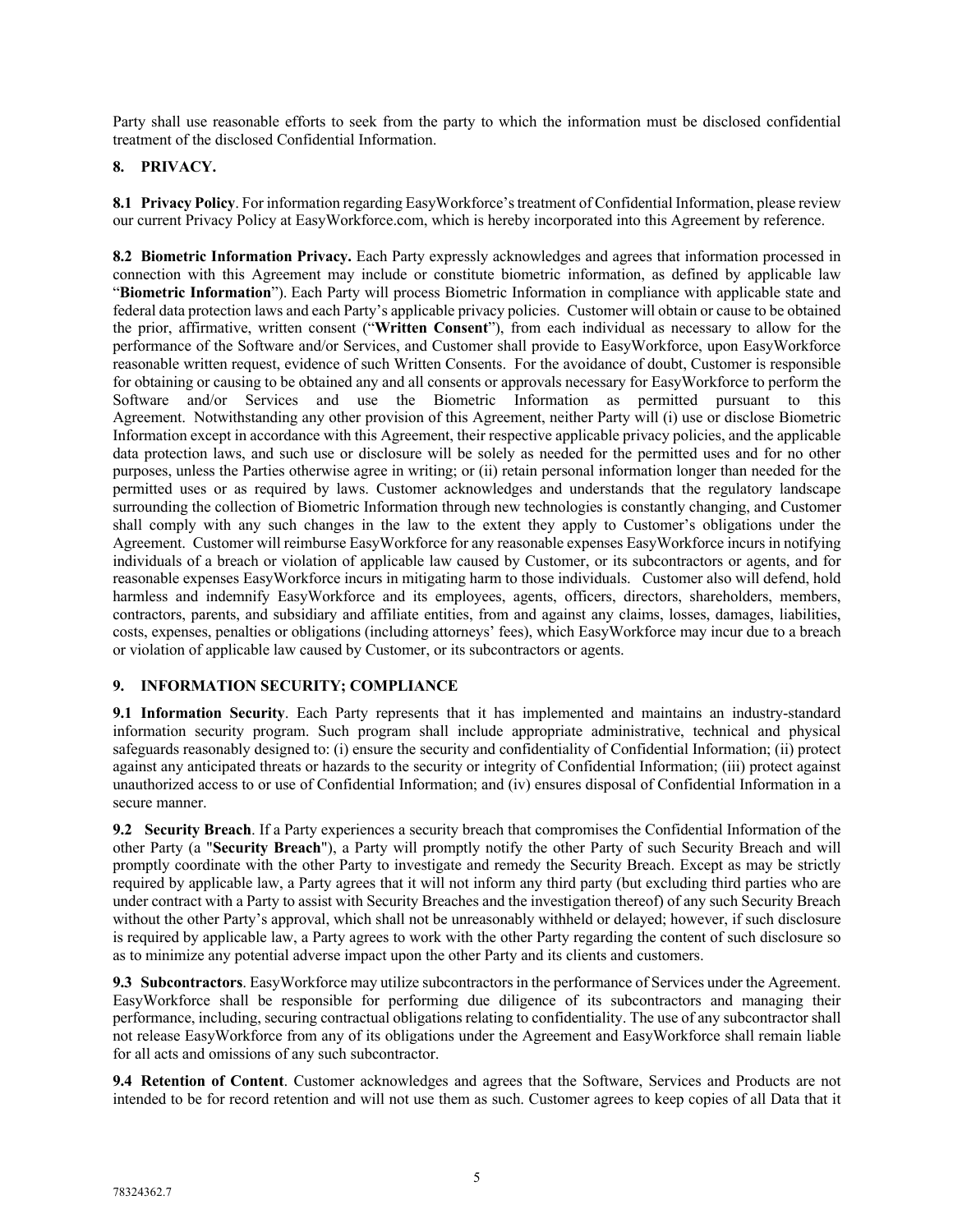uploads to the Software, Services and Products in another location and that EasyWorkforce is not liable to Customer or its Authorized Users for any corruption, loss or inability to access Data. Customer acknowledges and agrees that all Data will be inaccessible to them after the termination or expiration of this Agreement and that EasyWorkforce will not return any Data within the Software, Services or Products unless the Parties agree in writing to such return. EasyWorkforce reserves the right to charge a fee in the event Customer seeks return of Data.

**9.5 Audit**. EasyWorkforce reserves the right to audit Customer's use of the Software, Services and Products (remotely or on site) at a mutually agreeable time. If Customer's use is greater than contracted, Customer shall be invoiced for any unlicensed use (and related support), and the unpaid balance and support fees shall be payable in accordance with this Agreement. If any increase in fees is required, Customer shall also pay the expenses associated with the audit. If Customer's is in violation with this Agreement, EasyWorkforce reserves the right to terminate this Agreement immediately and Customer shall pay the full amount of any outstanding fees or the like for the remainder of the then-current Term.

### **10. TERM; TERMINATION**

**10.1 Term**. This Agreement shall commence on the date of the execution of an Ordering Document (the "**Effective Date**") and continue for one (1) year from the Effective Date. This Agreement will automatically renew for successive one (1) year periods, unless either Party refuses such renewal by written notice no less than thirty (30) days prior to the end of the current term.

**10.2 Termination for Cause**. If either Party breaches any provision of this Agreement, the non-breaching Party may, upon providing written notice of such breach, terminate this Agreement in its entirety, if the breach is not cured within thirty (30) days following such notice, except in the case of failure to pay fees when due, which must be cured within ten (10) days after receipt of written notice from EasyWorkforce. Notwithstanding the foregoing, EasyWorkforce may immediately terminate this Agreement (i) upon written notice in the event Customer breaches this Agreement after receiving two prior breach notices; or (ii) if Customer breaches the licenses granted hereunder.

**10.3 Termination for Insolvency**. Either Party may immediately terminate this Agreement upon written notice to the other Party in the event the other Party: (i) becomes insolvent; (ii) files, submits, initiates, agrees to or is subject to any bankruptcy petition, conservatorship, request or petition for appointment of a receiver, or demand or application for voluntary or involuntary dissolution; or (iii) makes a general assignment for the benefit of its creditors.

**10.4 Effects of Termination**. Upon expiration or termination of this Agreement, all license rights granted by EasyWorkforce to Customer pursuant to the Agreement shall terminate and Customer shall pay EasyWorkforce in full for all Software, Services and Products accessed or used. Customer acknowledges that the Implementation Fees, minimum fees, annual fees, and certain flat fees set forth in a Professional Services SOW and the like are nonrefundable upon the expiration or termination of this Agreement. If the Agreement is terminated due to Customer's breach, Customer shall pay EasyWorkforce the full amount of any outstanding fees or the like for the remainder of the then-current Term.

**10.5 Return or Destruction of Materials**. Within ten (10) days of expiration or termination of this Agreement, Customer shall, at EasyWorkforce's sole discretion and request, destroy or return to EasyWorkforce all electronic, magnetic media or tangible items and material containing the Software, all Documentation and all Confidential Information (including all copies of the same) (collectively, the "**Materials**") and certify in writing signed by Customer that all Materials have been returned or destroyed.

# **11. LIMITATION OF LIABILITY**

EASYWORKFORCE'S TOTAL LIABILITY AND CUSTOMER'S EXCLUSIVE REMEDY UNDER OR RELATED TO THIS AGREEMENT OR FOR ANY OTHER CAUSE OF ACTION WHATSOEVER AND REGARDLESS OF THE FORM OF THE ACTION, IS LIMITED TO DIRECT MONEY DAMAGES NOT EXCEEDING THE AMOUNT PAID BY CUSTOMER TO EASYWORKFORCE DURING THE CONSECUTIVE TWELVE (12) MONTHS PRECEDING THE EVENT OR CIRCUMSTANCE GIVING RISE TO SUCH CLAIM. THIS LIMIT IS CUMULATIVE AND ALL PAYMENTS UNDER THIS AGREEMENT ARE AGGREGATED TO CALCULATE SATISFACTION OF THE LIMIT. THE EXISTENCE OF MULTIPLE CLAIMS DOES NOT ENLARGE THE LIMIT. TO THE MAXIMUM EXTENT ALLOWED BY LAW, IN NO EVENT SHALL EASYWORKFORCE OR ITS AFFILIATES OR THIRD PARTY PROVIDERS, BE LIABLE FOR ANY INCIDENTAL, CONSEQUENTIAL, INDIRECT, SPECIAL, COMPENSATORY, PUNITIVE OR EXEMPLARY DAMAGES, INCLUDING, BUT NOT LIMITED TO, DAMAGES FOR LOST PROFITS, REVENUE, GOODWILL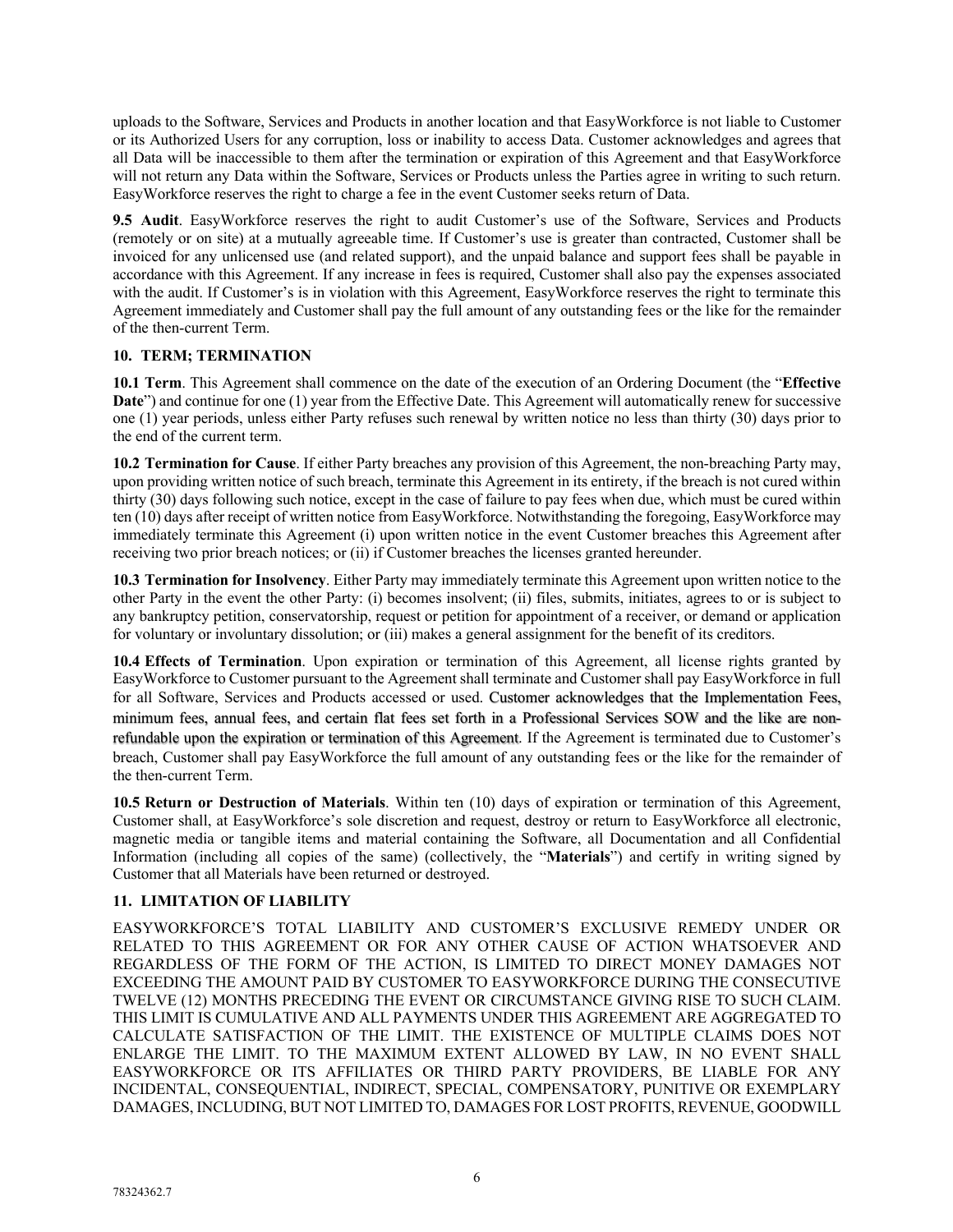OR USE, LOST OR DAMAGED CONTENT, DATA OR OTHER INTANGIBLE LOSSES, WHETHER ARISING IN CONTRACT, TORT (INCLUDING NEGLIGENCE) OR OTHERWISE, EVEN IF EASYWORKFORCE IS AWARE OF THE POSSIBILITY OF SUCH LOSS OR DAMAGES.

# **12. INDEMNIFICATION**

**12.1Indemnification by EasyWorkforce**. EasyWorkforce shall indemnify, defend and hold Customer harmless from and against any claims, losses, liabilities, damages, costs and expenses (including, without limitation, reasonable attorneys' fees) arising from a claim, suit or proceeding brought against Customer by a third party to the extent it is based on a claim that the Software, Services, or Products infringe a United States patent, copyright or trademark (each, an "**Infringement Claim**"). EasyWorkforce's obligations with respect to this section are conditioned upon: (i) Customer providing EasyWorkforce with prompt written notice of the Infringement Claim or threat thereof; (ii) Customer giving EasyWorkforce full and exclusive authority for the conduct of the defense and settlement of the Infringement Claim and any subsequent appeal; and (iii) Customer giving EasyWorkforce all information and assistance reasonably requested by EasyWorkforce in connection with the conduct of the defense and settlement of the Infringement Claim and any subsequent appeal.

**12.2 EasyWorkforce Options**. If an Infringement Claim has been made, or in EasyWorkforce's opinion is likely to be made, EasyWorkforce may, at its sole option and expense, either: (i) procure for Customer the right to continue using the Software, Services or Products; (ii) replace or modify the allegedly infringing Software, Service or Product so that it becomes non-infringing; or (iii) terminate both Parties' respective rights and obligations under this Agreement with regard to the Software, Service or Product, and refund to Customer a pro-rata amount of any prepaid fees actually paid by Customer for the unused portion of such Software, Service or Product.

**12.3 Exclusions**. Notwithstanding the foregoing, EasyWorkforce shall have no obligation to indemnify Customer to the extent an Infringement Claim arises from (i) the combination, operation or use of the Software, Services or Products with any other software, data, products or materials not supplied by EasyWorkforce; (ii) the use of the Software, Services or Products in violation of the terms and conditions of this Agreement; (iii) the alteration or modification of the Software, Services or Products; (iv) EasyWorkforce's compliance with Customer's designs, specifications or instructions; or (v) Customer's continued use of the Software, Services or Products after EasyWorkforce has informed Customer of modifications or changes to the Services required to avoid the Infringement Claim.

**12.4 Indemnification by Customer**. Except for EasyWorkforce's indemnity obligations set forth above, Customer shall indemnify, defend and hold EasyWorkforce harmless from and against all claims, losses, liabilities, damages, costs and expenses (including, without limitation, reasonable attorneys' fees) arising from a claim, suit or proceeding brought against EasyWorkforce by a third party arising out of or related to (i) the use or misuse of the Software, Services or Products by the Customer or its Authorized Users; (ii) Customer's provision of or EasyWorkforce's use of any Data; (iii) Customer's breach of this Agreement; (iv) Customer's violation of any law or the rights of any third party; and (v) Customer's negligence or willful misconduct.

#### **13. GENERAL**

**13.1 Publicity**. EasyWorkforce may use Customer's name and the existence of this Agreement for its business purposes including, but not limited to, marketing and advertising.

**13.2Complete Agreement; Order of Precedence**. This Agreement, and any other terms referenced and incorporated herein, is the complete agreement between the Parties and supersedes any prior or contemporaneous oral or written communications between the Parties concerning the subject matter of this Agreement.

**13.3 Relationship of Parties**. The Parties acknowledge that this is a business relationship based on the express provisions of this Agreement and no partnership, joint venture, agency, fiduciary or employment relationship is intended or created by this Agreement. Neither Party is the legal representative or agent of, nor has the power or right to obligate, direct or supervise the daily affairs of the other Party, and neither Party shall act, represent or hold itself out as such.

**13.4 Notices**. All notices required under this Agreement shall be sent using the Software Services Platform and/or EasyWorkforce's website.

**13.5 Assignment**. Customer shall not assign or transfer this Agreement or any rights or obligations under this Agreement without EasyWorkforce's prior written consent. A change in control constitutes an assignment under this